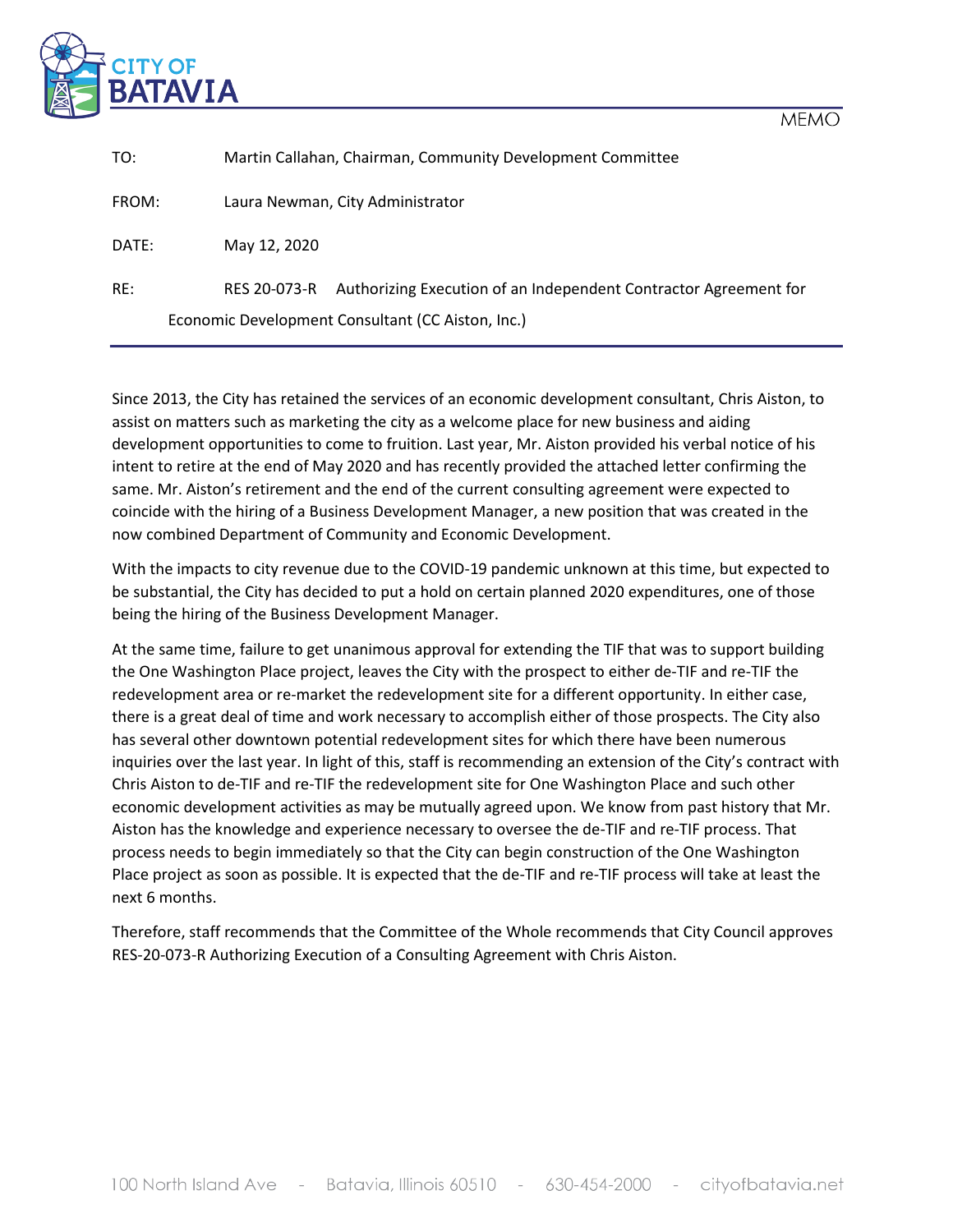

April 30, 2020

Laura Newman, City Administrator City of Batavia 100 North Island Ave. Batavia, IL 60510

RE: Update to City of Batavia FY 2020 Budget Discussions Concerning the City's Economic Development Program – Closing Out the City of Batavia and CC Aiston Consulting, Ltd. Contract

Dear Laura,

Per our discussions during the development of the City of Batavia's FY 2020 budget development concerning the City's economic development program which occurred during the Fall of 2019, please find this letter, submitted on behalf of CC Aiston Consulting Ltd., as written notification that the company's Independent Contractor Agreement between the City of Batavia and CC Aiston Consulting, Ltd will closeout, effective May 31, 2020.

It has been a pleasure working for and with the City of Batavia since our contract's inception in August, 2013. I hope that you and the City benefited from my professional consulting services and would welcome the opportunity to discuss future opportunities to provide the City additional economic development and urban planning consulting services under alternative payment conditions (e.g., Time and Materials, Project-Specific Pricing, Monthly Retainer).

Sincerely,

Christopher C. Aiston, Pres/CEO CC Aiston Consulting, Ltd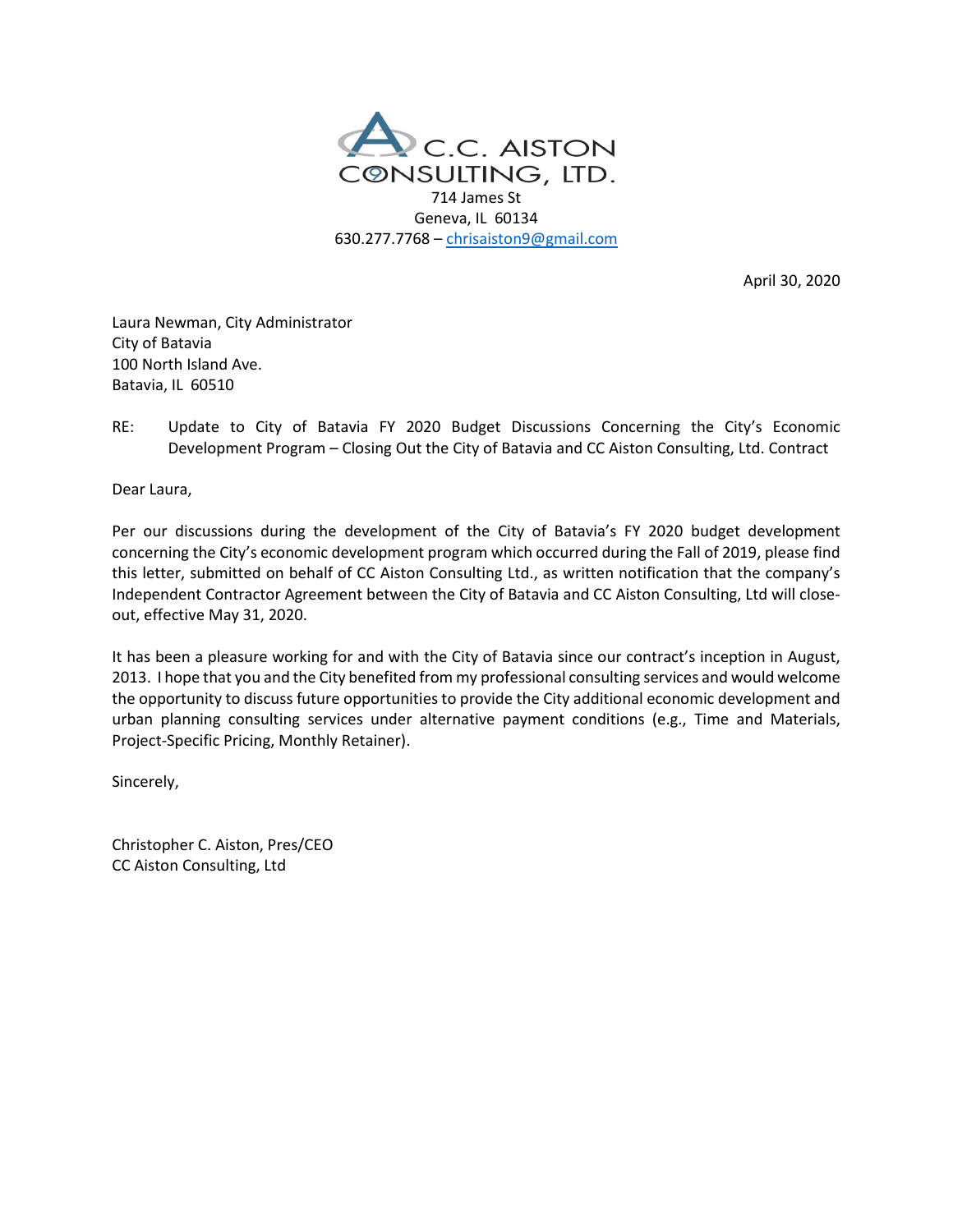# **CITY OF BATAVIA, ILLINOIS RESOLUTION 20-073-R**

# **AUTHORIZING EXECUTION OF AN INDEPENDENT CONTRACTOR AGREEMENT FOR ECONOMIC DEVELOPMENT CONSULTANT (CC AISTON, INC.)**

**WHEREAS,** CC Aiston, Inc., has been an independent contractor performing economic development consulting services for the City of Batavia since 2013; and

**WHEREAS,** Chris Aiston, President of CC Aiston, Inc., previously provided the City with notice of his intent to retire at the end of May 2020; and

**WHEREAS,** financial uncertainties surrounding the COVID-19 epidemic have caused the City to put on hold some of its planned 2020 expenditures, including the hiring of a new position of Business Development Manager; and

**WHEREAS,** the City has need for services to pursue creating a new TIF area to support the One Washington Place project, which services are within the expertise of CC Aiston, Inc.; and

**WHEREAS,** it is in the City's best interest to enter into another independent contractor agreement with CC Aiston, Inc. to provide these services,

**NOW, THEREFORE, BE IT RESOLVED** that the Mayor and City Council of the City of Batavia, Kane and DuPage Counties, Illinois, that the Mayor and City Clerk are authorized to execute the Independent Contractor Agreement for Economic Development Consulting Services, attached as Exhibit 1.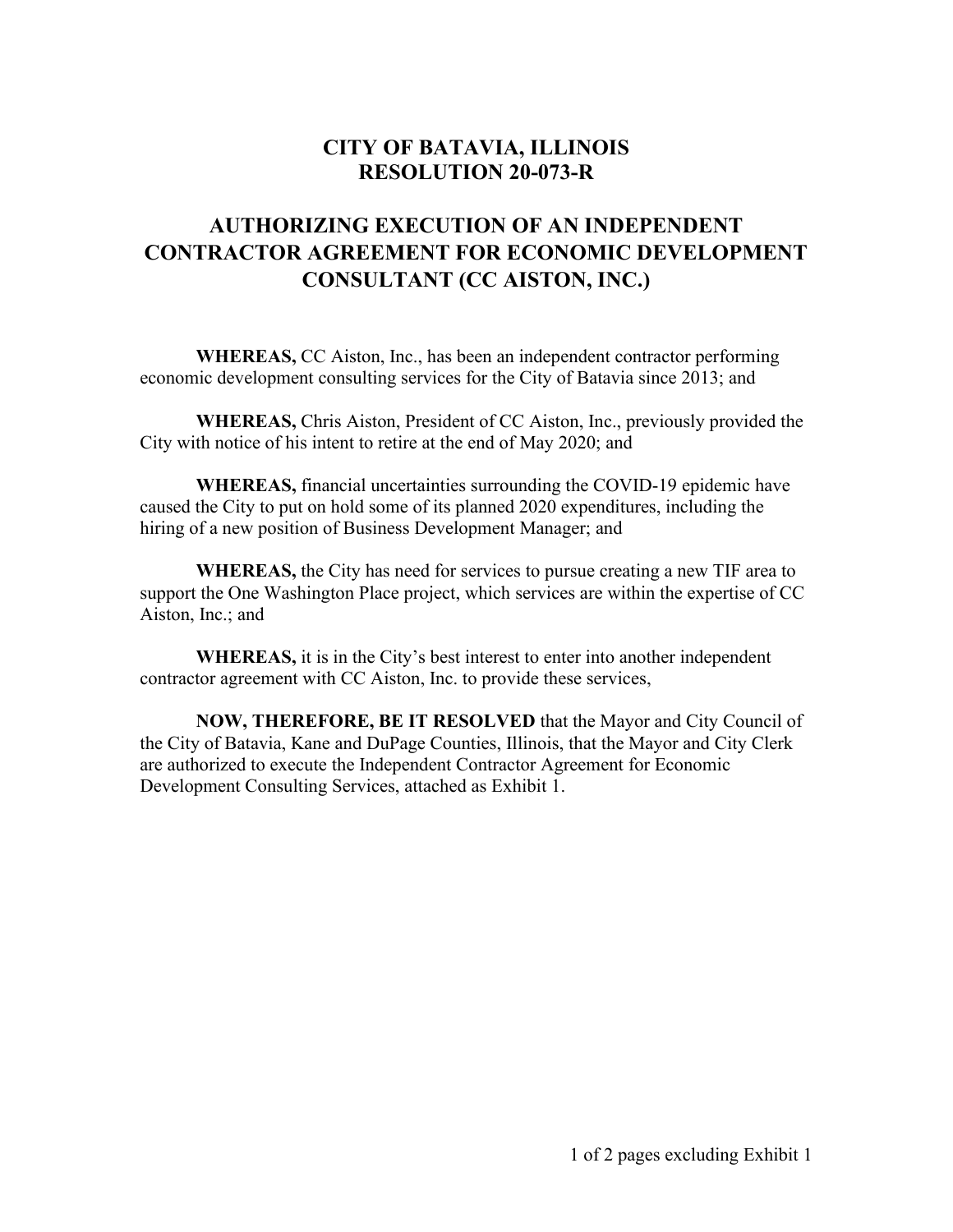**PRESENTED** to and **PASSED** by the City council of the City of Batavia on this 1st day of June, 2020.

**APPROVED** by me as Mayor of said City of Batavia, Illinois on this 1st day of June, 2020.

Jeffery D. Schielke, Mayor

| Ward                                        | Aldermen | Ayes | <b>Nays</b> | Absent | Abstain | Aldermen | Ayes          | <b>Nays</b> | Absent | Abstain |
|---------------------------------------------|----------|------|-------------|--------|---------|----------|---------------|-------------|--------|---------|
|                                             | O'Brien  |      |             |        |         | Baerren  |               |             |        |         |
| 2                                           | Callahan |      |             |        |         | Wolff    |               |             |        |         |
| 3                                           | Meitzler |      |             |        |         | Chanzit  |               |             |        |         |
| $\overline{4}$                              | Malay    |      |             |        |         | Knopp    |               |             |        |         |
| 5                                           | Uher     |      |             |        |         | Beck     |               |             |        |         |
| 6                                           | Cerone   |      |             |        |         | Russotto |               |             |        |         |
| 7                                           | McFadden |      |             |        |         | Miller   |               |             |        |         |
| Mayor Schielke                              |          |      |             |        |         |          |               |             |        |         |
| VOTE:                                       | Ayes     |      | <b>Nays</b> |        | Absent  |          | Abstention(s) |             |        |         |
| Total holding office: Mayor and 14 aldermen |          |      |             |        |         |          |               |             |        |         |

ATTEST:

\_\_\_\_\_\_\_\_\_\_\_\_\_\_\_\_\_\_\_\_\_\_\_\_\_\_\_\_\_\_ Ellen Posledni, City Clerk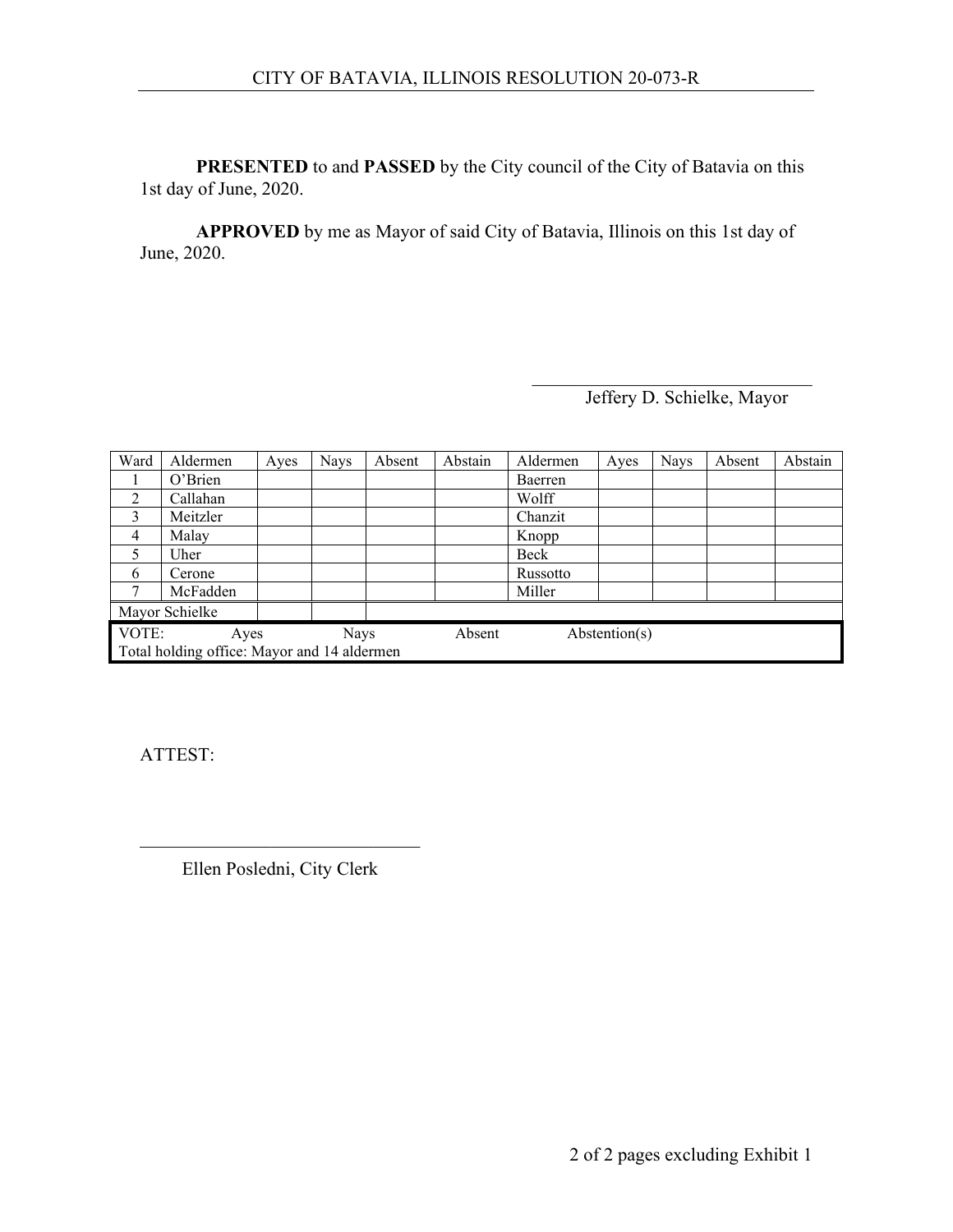#### **INDEPENDENT CONTRACTOR AGREEMENT**

**AGREEMENT** made as of June 1, 2020, between the City of Batavia ("BATAVIA") an Illinois Municipal Corporation and C.C. Aiston Consulting, Ltd ("Consultant"), Federal Identification (or Social Security) \_\_\_\_\_\_\_\_\_\_\_\_\_\_\_\_\_\_\_.

**WHEREAS,** BATAVIA is desirous of hiring a Consultant to provide economic development services to the City and assist the City in the development and implementation of economic development programs and services; and

**WHEREAS,** the parties desire to establish an arrangement by which Consultant may be engaged by BATAVIA to perform services related to economic development and implementation of economic development programs and services in accordance with the terms set forth in this Agreement;

**NOW, THEREFORE,** for good and valuable consideration, the receipt and sufficiency of which are hereby acknowledged, it is hereby

## **AGREED:**

1. **Scope of Services.** The Consultant shall provide economic development consulting services to assist BATAVIA in the development and implementation of economic development programs and services. The consulting services to be performed by the Consultant ("Services") may include assisting BATAVIA with the following:

Tax Increment Financing Consultation; Economic Impact Analyses; Market Feasibility Analyses; Pro Forma Development and Gap Analysis; "But For" Eligibility Analysis; and Coordinating with other 3<sup>rd</sup> Party consultants on behalf of BATAVIA in the above listed activities.

The specific consulting services to be performed by the Consultant shall be related to establishment of a new TIF that includes the One Washington Place redevelopment project (the "Project") unless additional services are requested by the City Administrator or Director of Community and Economic Development and agreed to by the Consultant.

Consultant is expected to be reasonably available to BATAVIA for consultation, meetings, including reasonable attendance at evening City Council or Committee of the Whole meetings when necessary, provided BATAVIA provides Consultant with no less than seventy-two (72) hours' notice of such evening meetings. It is understood that from time to time Consultant will be unavailable and will schedule said unavailability and give City adequate notice thereof so that said unavailability does not impact the Project.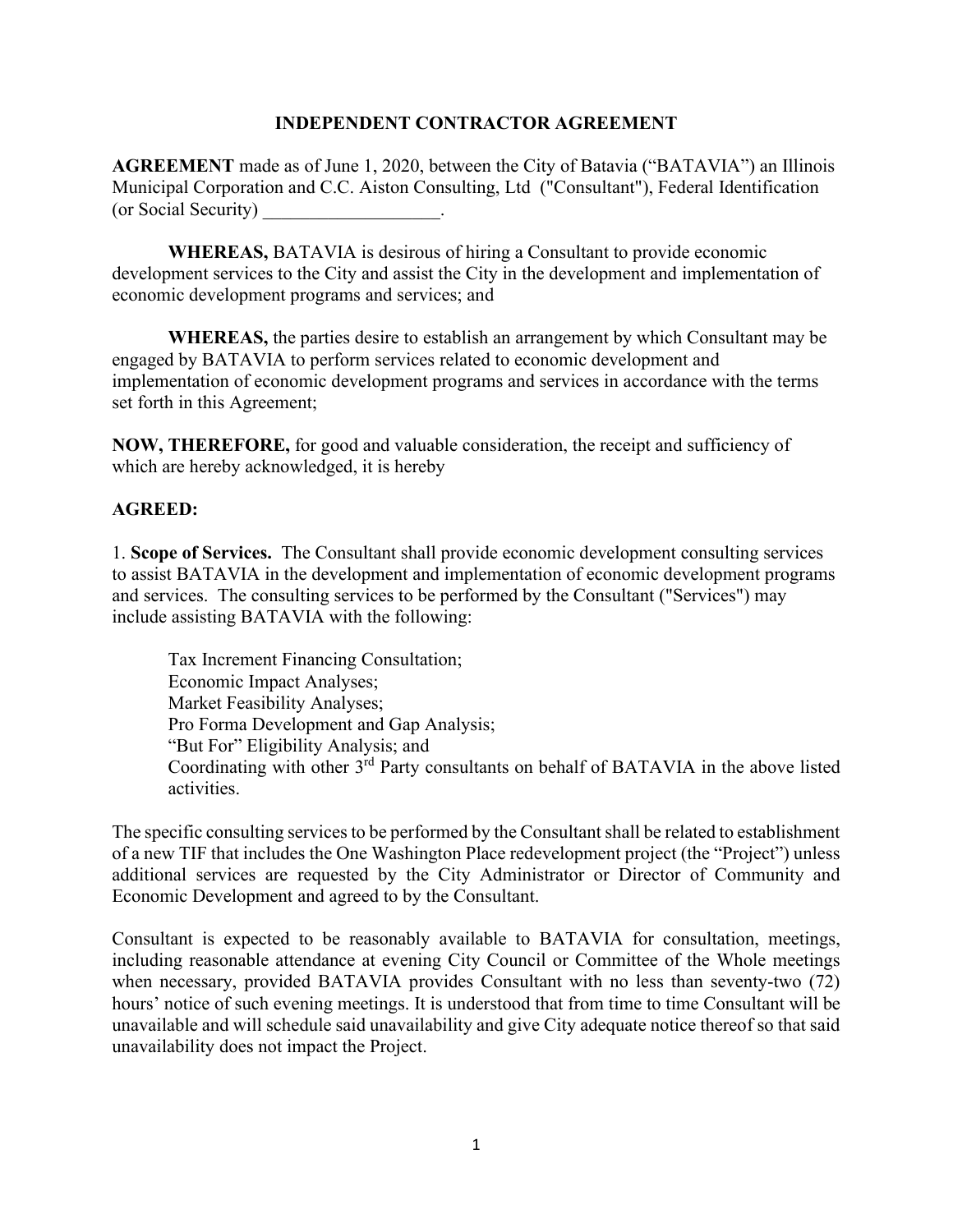BATAVIA acknowledges and agrees that Consultant is an independent contractor and not an agent or employee of the City of Batavia. The Consultant has sole discretion to determine when Consultant will perform services as well as the methods and techniques which will best accomplish the services to be provided under this Agreement. However, the Consultant warrants that such methods and techniques will be in accordance with ethical and reputable business practices and that the Consultant has the requisite expertise, ability, and skill to render the service required by this Agreement.

2. **Independent Contractor.** BATAVIA has retained Consultant as an independent contractor to perform the services outlined in paragraph 1 above. Consultant is only obligated to provide the services outlined in this Agreement and is free to conduct business as Consultant sees fit with or without BATAVIA's guidance or intervention. Consultant shall not be prohibited from providing services to third parties. Consultant will only be measured on the performance and results of the services being performed by the Consultant pursuant to this Agreement. Consultant agrees that professional services rendered under this agreement shall be performed by Chris Aiston, it being agreed that the BATAVIA has entered into this Agreement relying upon the skill and experience of Chris Aiston, and in the event Consultant proposes to have other individuals render such services, BATAVIA shall have the right to terminate this Agreement.

Consultant represents he possesses the necessary skills, tools, and materials to conduct the business independently of BATAVIA. Tools and materials include, but are not limited to: office space computer, Internet service, telephone services, software, office equipment and office supplies.

This Agreement shall not render Consultant an employee or an agent of BATAVIA in any way or for any purpose. Consultant is and will remain an independent contractor for the entire term of this Agreement. Notwithstanding Consultant's independent contractor status with BATAVIA, upon 24-hour notification from Consultant, BATAVIA shall not unreasonably deny Consultant physical workspace accommodations within City Hall from which he may work on BATAVIA economic related project activities, as described in Section 1 above.

Consultant expressly agrees by his signature below that he is not entitled to any type of employeerelated benefits such as medical, dental, life, workers compensation, unemployment, insurance, salary, bonus, plans, programs, disability insurance, and the like.

Other than the tools and materials listed above, Consultant may be entitled to reimbursement of certain expenses that are incurred on behalf of BATAVIA provided that they are approved for reimbursement by BATAVIA in writing prior to purchase. This includes reimbursement of all or part of expenses for meetings outside of the area, conferences, etc., which will only be made in the event the City determines that Consultant's presence at such event or meeting is necessary.

Consultant may consult with the City Attorney and/or other BATAVIA-compensated outside professionals in completing City work, provided that the City Administrator approves such consultation and work, which approval shall not be unreasonably denied or delayed. The expense of such legal work shall be the City's.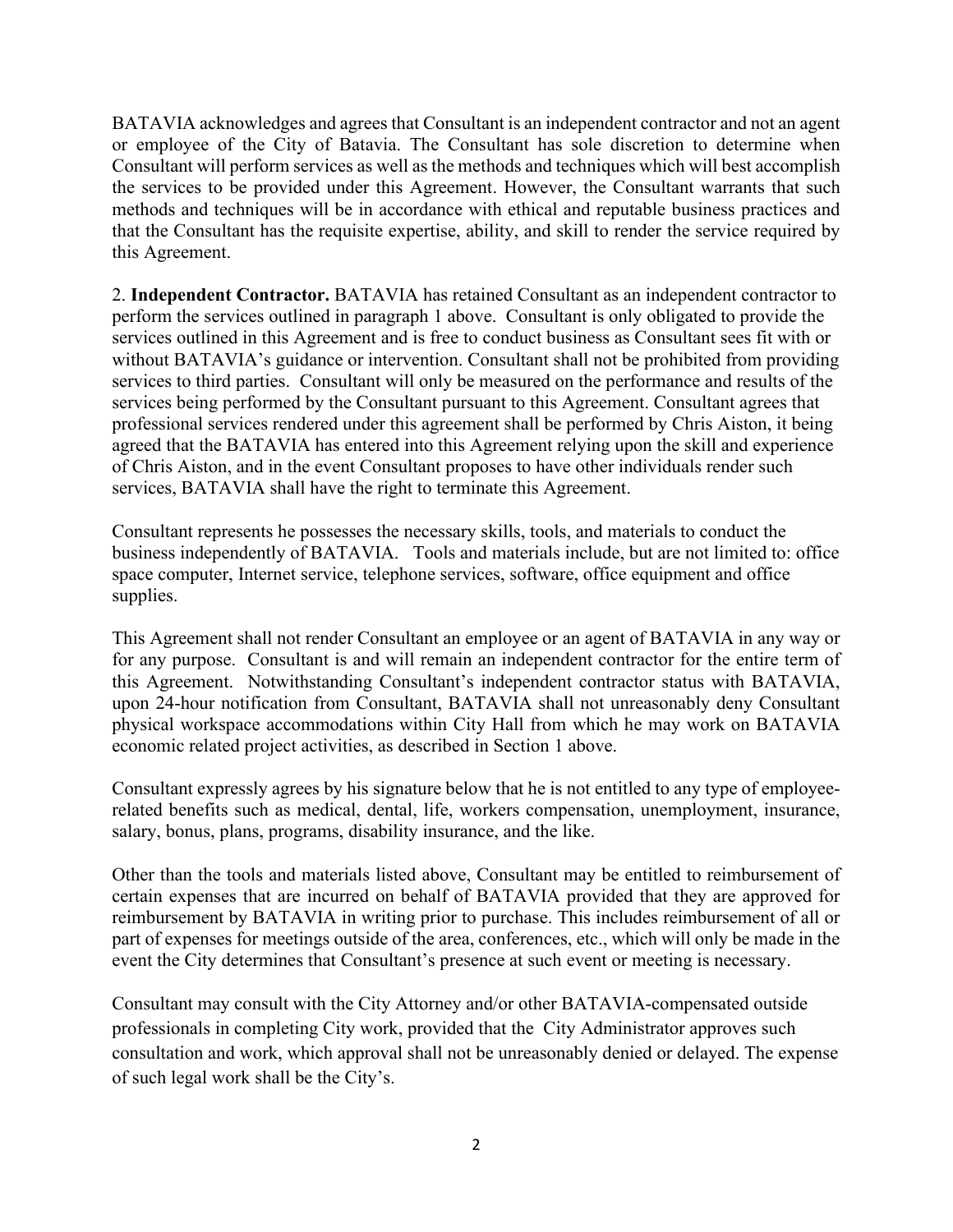3. **Confidentiality. In the course of performing Services, Consultant may acquire confidential information regarding techniques, bank accounts, finances, customer lists, prospects, historical sales tax information and other matters which are not generally known relating to BATAVIA businesses with which Consultant is working (collectively referred to as "Confidential Information"). It is agreed that all Confidential Information, whether produced by Consultant or by others, is and shall remain the property of the disclosing party. Consultant agrees that it will hold all material that is expressly identified and labeled as Confidential Information in strict confidence and will not use such material for its own benefit; provided, that the Consultant's obligations of confidentiality will not apply to information which the Consultant is required to disclose by lawful order of a court or governmental agency in which case, prompt notice of such order will be provided to the disclosing party. As between BATAVIA and Consultant, BATAVIA is and shall remain the exclusive owner of all rights, title, and interest in and to the Confidential Information. Confidential Information shall not include information which is in the public domain.** 

4. **Contract Price and Payment Terms.** The total consulting **fee** for such services, exclusive of out-of-pocket expenses which are reimbursed by BATAVIA shall be \$3,000.00 per month, payable on the final day of each month during the contract period. If this Agreement is terminated early, no further consulting Services shall be provided hereunder, and therefore BATAVIA will cease any further payments and will not need to satisfy this Agreement in full.

**Consultant and BATAVIA acknowledge that Consultant will (i) treat the fees as ordinary income for income tax purposes, (ii) be responsible for all withholding obligations, if any, and (iii) pay on a timely basis all taxes due in respect of the fees (the "Consultant's Taxes"). Except as otherwise required by the IRS, if Consultant reports the receipt of the fees as other than ordinary income and/or fails to pay the Consultant's Taxes, Consultant shall indemnify and hold BATAVIA harmless from any and all taxes, penalties, interest, losses, liabilities, costs and expenses, including reasonable attorneys' fees and accounting fees, which are incurred by BATAVIA as the result thereof.** 

5. **Warranties.** Consultant hereby represents and warrants that (i) he has the legal right and capacity to enter into this Agreement; (ii) Consultant's engagement by BATAVIA and performance of his duties in connection therewith will not breach any confidentiality or other agreement with any third party to which Consultant is bound; and (iii) Consultant is not a party to, or bound by the terms of, any agreement (a) restricting Consultant from using or disclosing any confidential or proprietary information in the course of Consultant's performance of the Services, (b) restricting Consultant from competing, directly or indirectly, with the business of any party, or (c) that otherwise in any way prohibits, restricts, limits, would be breached by, or otherwise would be in conflict with Consultant's performance of the Services for BATAVIA.

6. **Term and Termination** This Agreement will remain in effect until November 20, 2020, or until after BATAVIA has formally established a new TIF that includes the One Washington Place redevelopment project; provided, that neither party may terminate this Agreement without cause during the course of the performance of Services except upon (30) days prior written notice. Upon termination of this Agreement, all Confidential Information in tangible form, via computer files, emails, computer disk, and other forms shall be returned immediately to the disclosing party.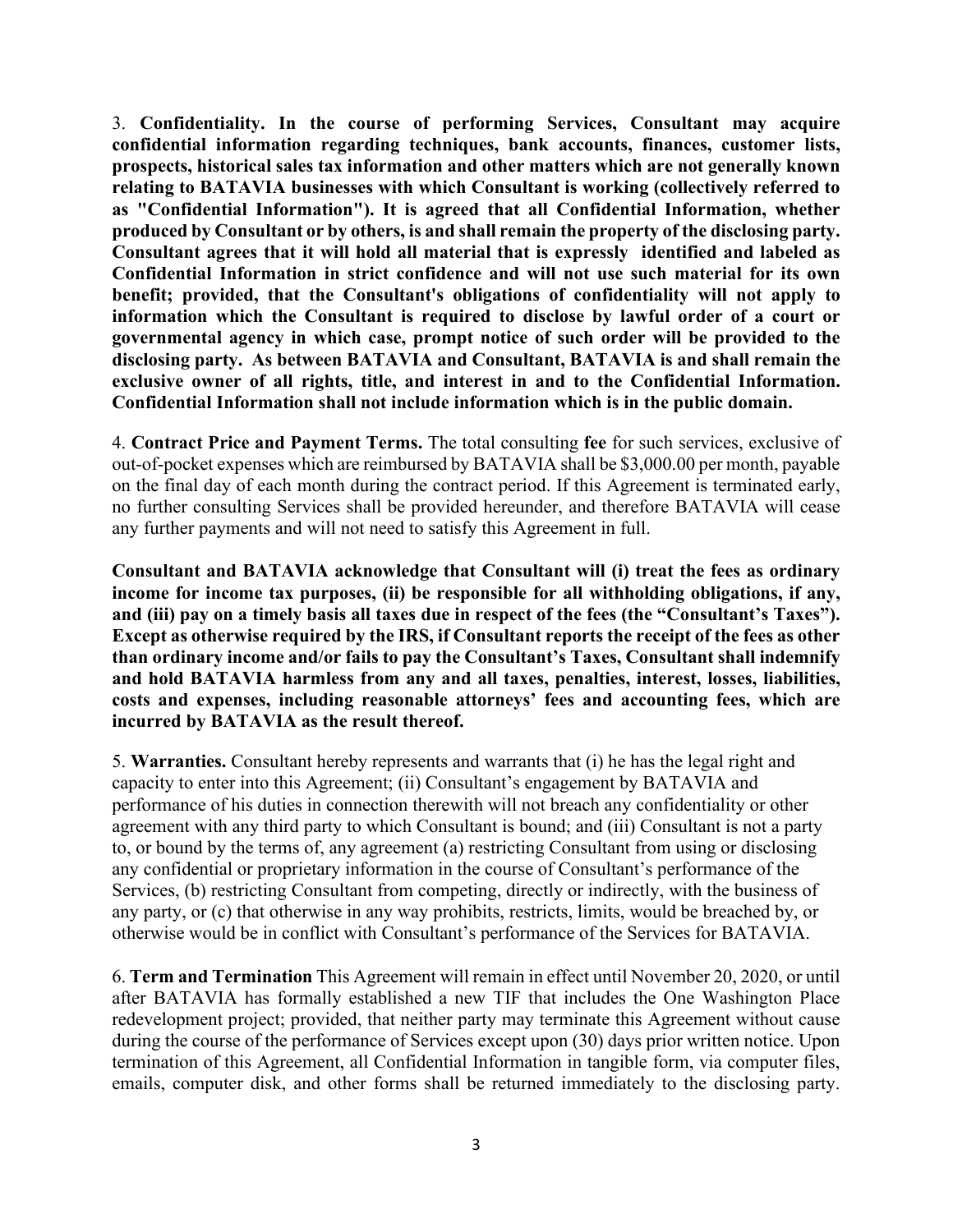Following the termination of this Agreement, no further Services shall be provided hereunder. All other provisions of this Agreement shall remain in full force and effect.

#### 7. **General.**

a. Consultant agrees to comply with all reasonable record keeping and reporting requirements established by or imposed by law on BATAVIA in connection with Services provided hereunder.

b. This Agreement is the entire agreement of the parties on the subject matter hereof. Its provisions may be waived or modified only by a written instrument signed by the party against whom such waiver or modification is sought to be enforced.

8. **Indemnification and Hold Harmless**. Consultant shall reimburse and indemnify BATAVIA and its officers and employees, and hold the Indemnified Parties harmless against, any and all actions, damages, losses, expenses, claims, demands, costs and liabilities of any nature whatsoever (including reasonable attorneys' fees and court costs), incurred by BATAVIA in connection with or arising out of Consultant's breach of any of his obligations, representations or warranties set forth herein, or other violations of this Agreement or otherwise for any loss arising out of Consultant's performance of the Services.

**Indemnification**. BATAVIA shall not be responsible for any action or failure to act by the Consultant. The Consultant agrees to indemnify and hold harmless the BATAVIA, its officers, directors, employees, agents, assigns, and successors against any claims, demands, or liability related to or arising out of the Consultant's breach of any representation in this Agreement, failure to properly perform any obligations under this Agreement, and for any violations of law.

9. **Remedies**. Each party shall be entitled to such legal remedies as may be available to it at law or in equity in the event of a breach of this Agreement by the other party. In the event of litigation between the parties, the prevailing party shall be entitled to reimbursement of its reasonable attorney's fees and costs. Notwithstanding the foregoing to the contrary, Consultant acknowledges and agrees that the agreements and covenants set forth in this Section 3 of this Agreement are reasonable and necessary for the protection of BATAVIA's interests, that irreparable injury will result to BATAVIA if Consultant breaches the terms of Section 3 of this Agreement, and that in the event of Consultant's actual or threatened breach of the terms of Section 3, BATAVIA shall be entitled to injunctive and other equitable relief, without the necessity of showing actual monetary damages or of posting any bond or other security. Nothing contained herein shall be construed as prohibiting BATAVIA from pursuing any other remedies available to it for such breach or threatened breach, including the recovery of damages it is able to prove. Consultant also understands and agrees that he will pay all of these costs and expenses, including attorneys' fees and court costs, BATAVIA incurs in obtaining any judicial relief or in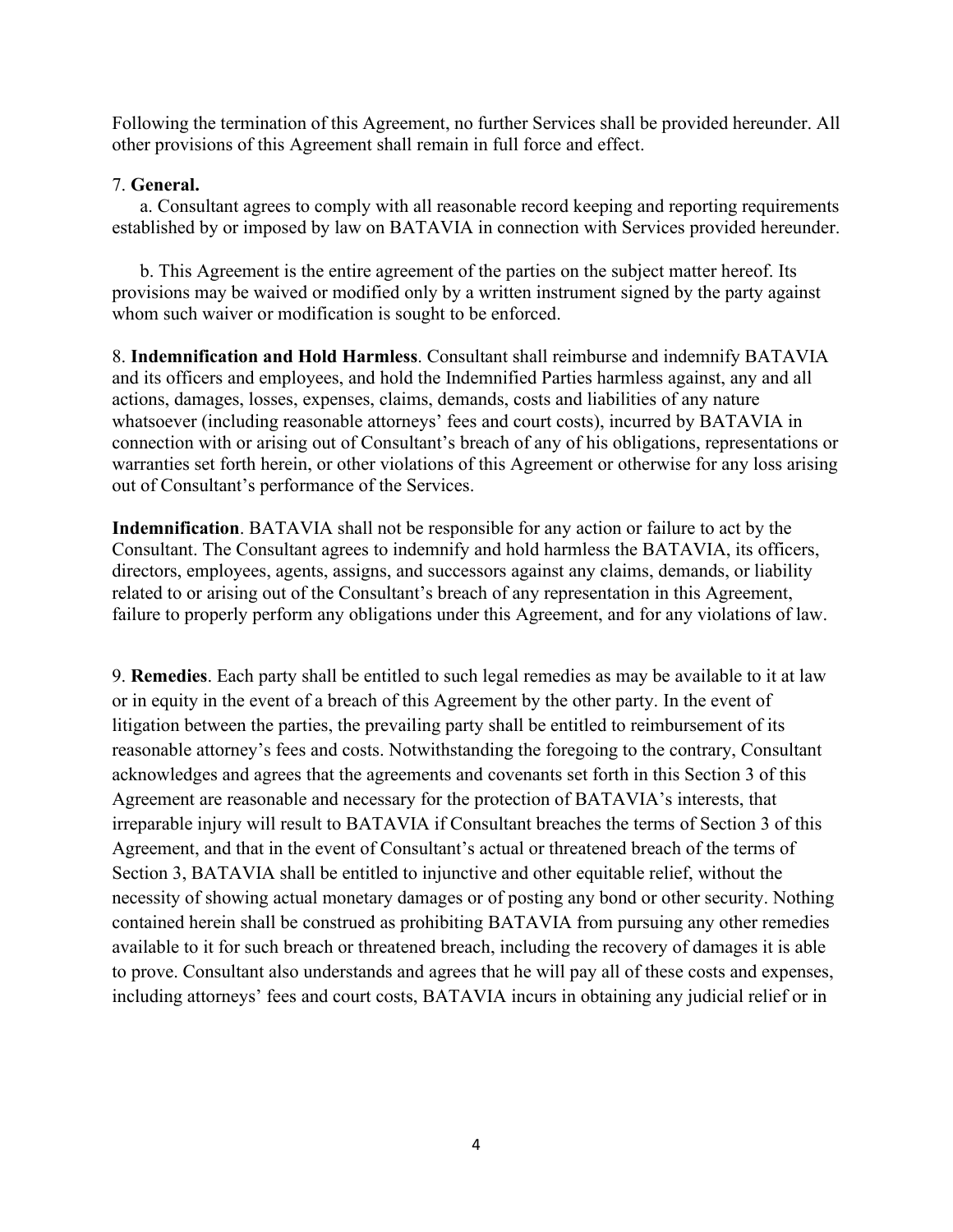otherwise enforcing any of the consultant's obligations or BATAVIA's rights under this Agreement.

10. **Severability .** If any clause, term or provision of this Agreement, or the application thereof to any individual, entity or circumstance, shall to any extent be deemed by a court of competent jurisdiction to be invalid or unenforceable, then the remainder of this Agreement and the application of such clause, term or provision to individuals, entities or circumstances other than those in respect of which it is invalid and unenforceable, shall not be affected thereby, and shall be valid and be enforced to the fullest extent permitted by law. If any court of competent jurisdiction shall deem any provision of this Agreement too restrictive, the other provisions shall stand, and the court shall modify the provision at issue to the point of greatest restriction permissible by law.

## 11. **Governing Law; Consent to Jurisdiction; Waiver of Jury Trial.**

a. This Agreement and the rights and obligations of the parties hereunder shall be governed in all respects, including validity, interpretation and effect, by the laws of the State of Illinois, without regard to its rules of conflicts of law.

b. The Parties hereby irrevocably submit themselves to the exclusive personal jurisdiction of the courts of the Sixteenth Judicial Circuit, Kane County, Illinois for the purposes of any suit, action or other proceeding arising out of this Agreement or with respect to Consultant's engagement hereunder. Consultant and BATAVIA hereby expressly waive any right to a trial by jury in any action or proceeding to enforce or defend any right, power or remedy under or in connection with this Agreement or arising from any relationship existing in connection with this Agreement. The terms and provisions of this Section 11 constitute a material inducement for the parties entering into this Agreement.

12. **Miscellaneous.** This Agreement supersedes any and all prior oral or written agreements between the parties, and constitutes the entire agreement between Consultant and BATAVIA, with respect to the subject matter hereof. No modification or amendment of this Agreement, or any waiver of any right, power, or privilege under this Agreement, will be binding upon either BATAVIA or Consultant unless set forth in a writing signed by BATAVIA and Consultant. No failure on the part of Consultant or BATAVIA to exercise, and no delay in exercising, any right, power or privilege hereunder operates as a waiver thereof; nor does any single or partial exercise of any right, power or privilege hereunder preclude any other or further exercise thereof, or the exercise of any other right, power or privilege. Consultant may not assign this Agreement without the prior written consent of BATAVIA. All uses of the word "including" hereunder shall be construed to mean "including, but not limited to." This Agreement may be executed by the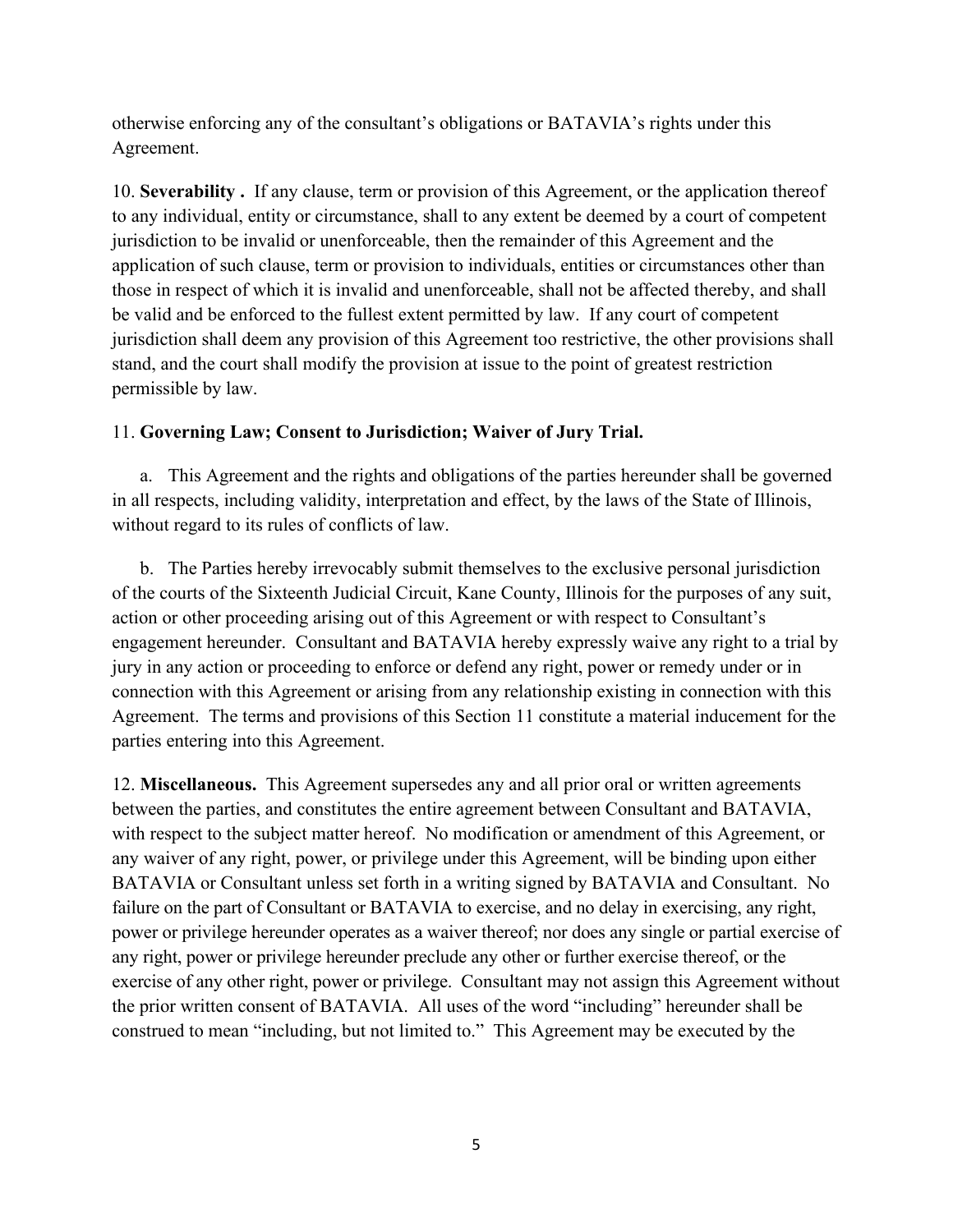Parties in two separate counterparts, and such counterparts so executed together shall constitute one agreement binding on both Parties.

*Consultant understands that executing and agreeing to be bound by this Agreement is a condition to and prerequisite of his engagement by BATAVIA. Consultant acknowledges that he has had the opportunity to consider this Agreement and confer with anyone of his choice concerning this Agreement and that, by signing below, he acknowledges he is entering this Agreement knowingly and voluntarily and intends to be bound by it.*

**IN WITNESS WHEREOF,** the parties have duly executed this Agreement, effective June 1, 2020.

\_\_\_\_\_\_\_\_\_\_\_\_\_\_\_\_\_\_\_\_\_\_\_\_\_\_\_\_\_\_\_\_\_ \_\_\_\_\_\_\_\_\_\_\_\_\_\_\_\_\_\_

**CONSULTANT**

**Chris Aiston, President CC Aiston Consulting, Ltd DATE** 

**CITY of BATAVIA**

**\_\_\_\_\_\_\_\_\_\_\_\_\_\_\_\_\_\_\_\_\_\_\_\_\_\_\_\_\_\_\_\_\_ \_\_\_\_\_\_\_\_\_\_\_\_\_\_\_\_\_\_ By its Mayor, Jeffery D Schielke DATE**